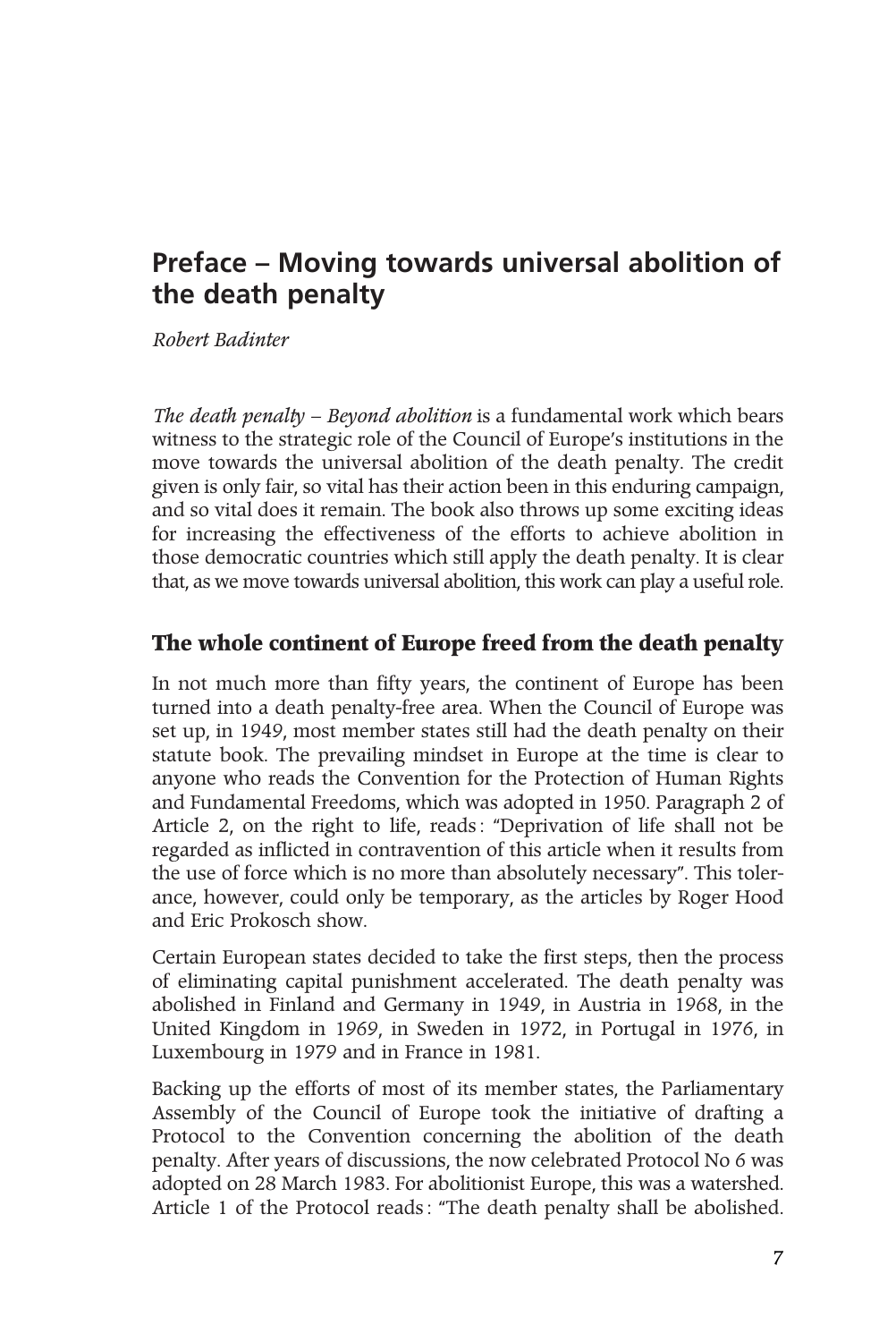No one shall be condemned to such penalty or executed". The protocol came into force as early as 1985, enabling western Europe to close the door on capital punishment. As it takes precedence over member states' domestic law, the option of reversing their relevant legislation has no longer been available to them since that date.

The fundamental political changes which occurred after the Berlin Wall came down led to a second campaign against the death penalty, directed towards the new member states of the Council of Europe in central and eastern Europe. This presented a test for the superior values upheld by the Council of Europe, first and foremost the right to life. It was precisely at that juncture that the organisation had to make a new "profession of faith" in favour of abolition, looking beyond the already precious instrument which existed in the form of Protocol No 6. The Parliamentary Assembly again shouldered its responsibilities when, in 1994, it adopted Resolution 1044, linking membership of the Council of Europe to abolition of the death penalty, firstly de facto (obligation for any acceding state to adopt a moratorium on executions) and then de jure (signature, followed by ratification, of Protocol No 6 within three years). This second stage of the campaign for abolition was as productive as the first – and more rapid – and the Russian Federation is the only one of the forty-five current member states which has not yet de jure abolished capital punishment. But it has de facto dropped the death penalty, and abolition seems inevitable in the next few years. Thus we have, in a period of barely ten years, seen the disappearance of statutorily imposed death for ordinary crimes throughout the continent of Europe, a fact to which Hans Christian Krüger's splendid article bears witness.

Thus one last stage remained, that of the abolition of capital punishment in all circumstances. This is the purpose of a recent addition to the Convention, Protocol No 13, signed by thirty-six member states in Vilnius on 3 May 2002. It came into force on 1 July 2003 and has, to date (start February 2004), been ratified by twenty-two countries.

In a stronger position thanks to its own progress, Europe can make its voice heard well beyond its own borders, and it is doing so by every possible means, particularly through the case-law of the European Court of Human Rights and the untiring efforts of the Parliamentary Assembly. Thus, while numerous states which still carry out the death penalty regard the issue as an exclusively internal matter, the Parliamentary Assembly of the Council of Europe has always advocated a different interpretation: where the death penalty is concerned, the principle which must be applied is that any person under a state's jurisdiction must benefit from human rights and fundamental freedoms, which have had an international dimension for many years now. Caroline Ravaud has written an outstanding article on this aspect.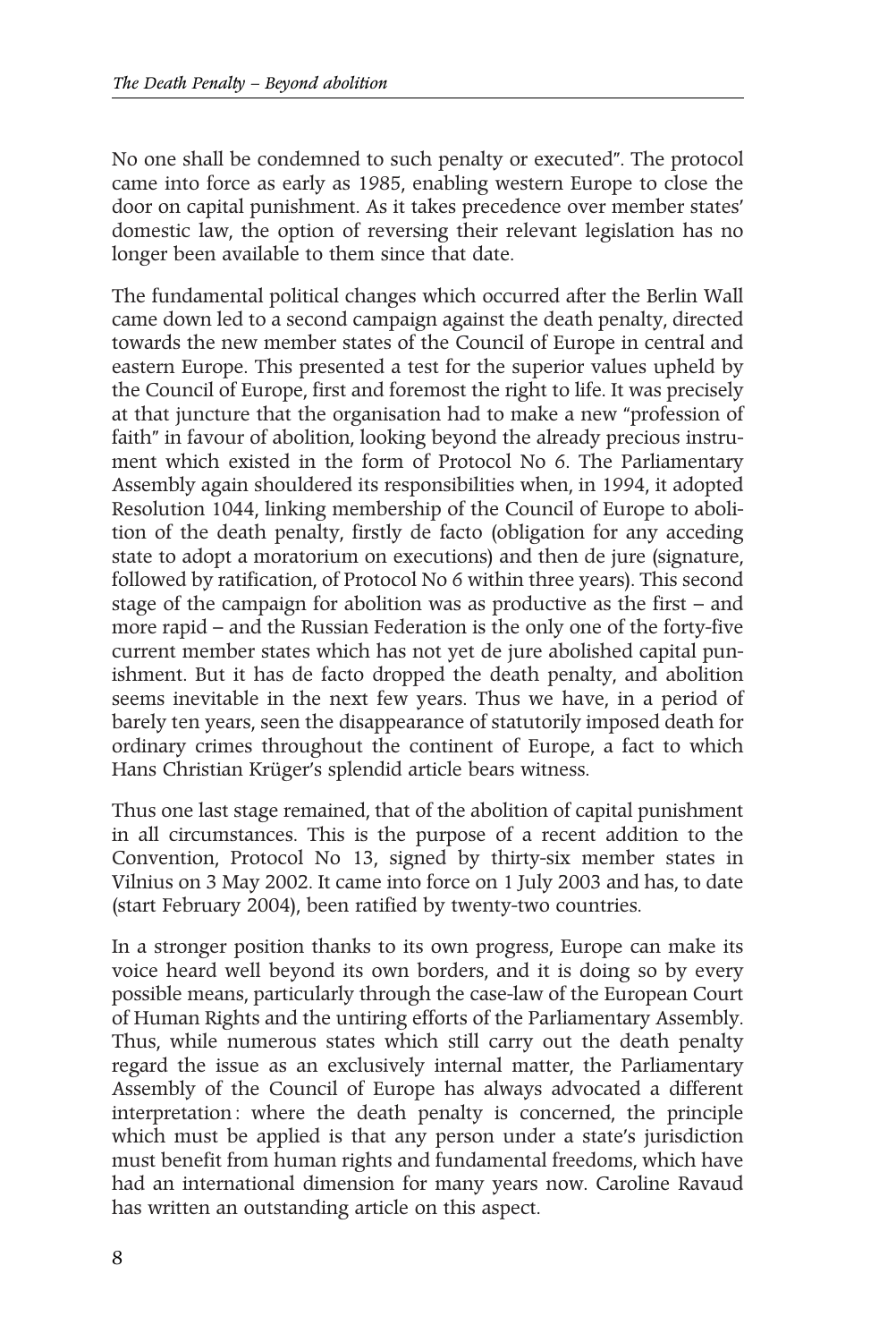The Parliamentary Assembly continues to try to turn Europe and its institutions into a "death penalty-free zone", so it has tried to persuade the non-member states which enjoy observer status with the Council of Europe as a whole, and the national parliaments which hold observer status with just the Assembly itself, that they, too, should engage in discussions with a view to abolition of the death penalty. On the basis of a report of the Committee on Legal Affairs and Human Rights, the Assembly, on 25 June 2001, adopted Resolution 1253 (2001) on the abolition of the death penalty in the countries enjoying observer status with the Council of Europe. Combining, as is its wont, an educational role and a firm stance, the Parliamentary Assembly is thus engaged in a dialogue with MPs of the two states concerned, the United States and Japan, trying to persuade them to abolish capital punishment. What is more, the Assembly has decided that it will not, in future, recommend that the Council of Europe grant observer status to any states which have not abolished the death penalty. Renate Wohlwend's article takes a very detailed look at the subject.

## **The march towards universal abolition**

Fortunately, it is not only in Europe that this irresistible movement towards the universal abolition of the death penalty is under way.

The countries which have abolished capital punishment are now in the majority. As of 1 January 2003, $\frac{1}{1}$  112 countries had abolished capital punishment de facto or de jure. Abolition applied to all crimes in 76 of these, but only to ordinary crimes in another 15, and the other 21 were no longer implementing death sentences. On the same date, there were 83 countries where executions were still carried out.

Over the past ten years, in particular, an average of more than three countries a year have been abolishing the death penalty. Since 1990, over 30 countries worldwide have abolished it for all crimes. Among them are African states such as Angola, Ivory Coast, Mauritius, Mozambique and South Africa, countries of the Americas, including Canada and Paraguay, Asian representatives such as Hong Kong and Nepal, and east European and Caucasian countries including Azerbaijan, Bulgaria, Estonia, Georgia, Lithuania, Poland, Turkmenistan, Yugoslavia, Serbia and Montenegro, Turkey and, most recently, Armenia.

We must not ignore the particularly dark clouds which hang over some areas, with certain countries having a dreadful record where the death penalty is concerned, foremost among these being China.

<sup>1.</sup> Source: Amnesty International, 2002 report, Internet publication: www.amnesty.org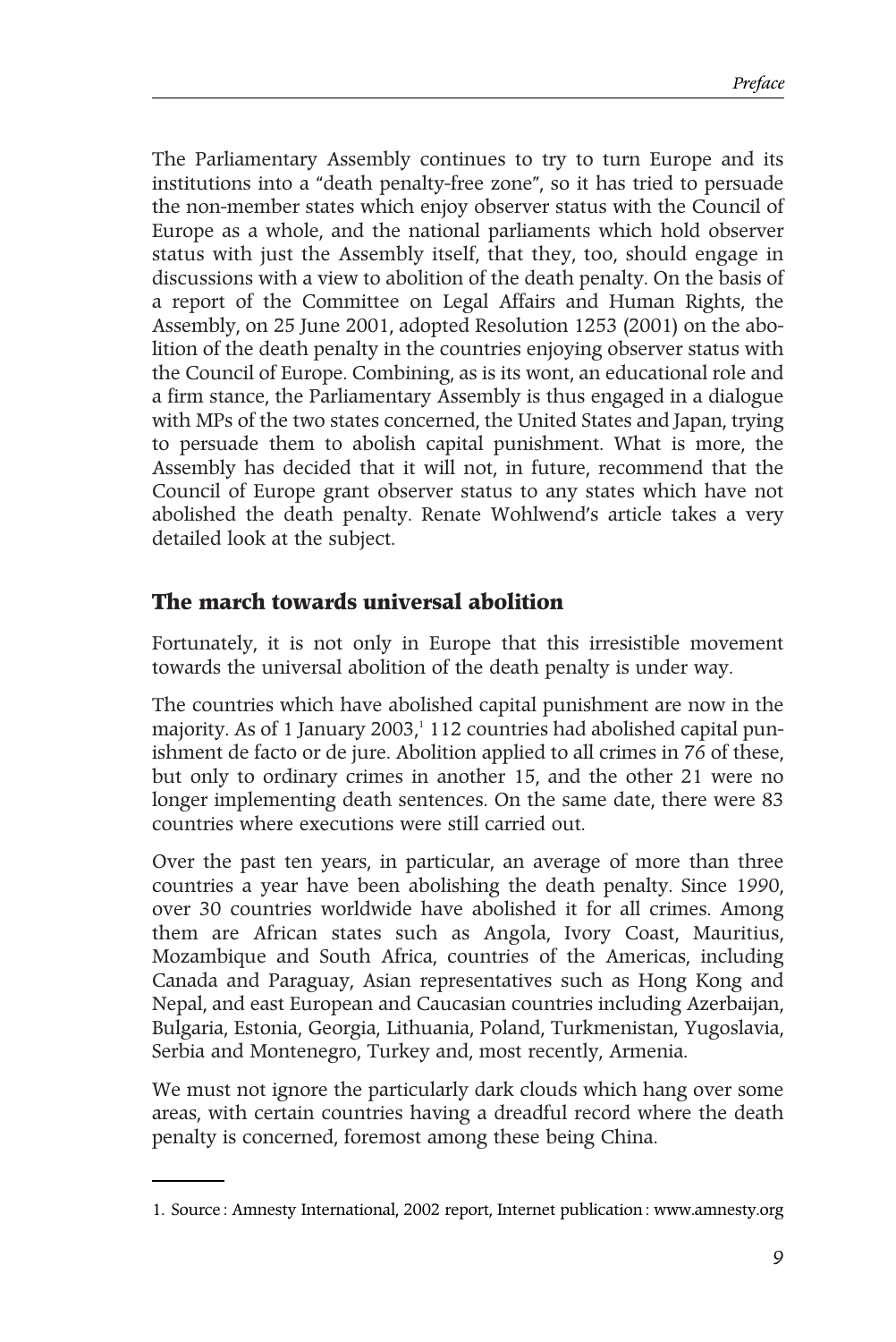The figures are eloquent: at least 1 526 executions were carried out in some thirty-one countries in 2002,<sup>2</sup> with 81% of these taking place in China (1 060), Iran (113), Saudi Arabia and the United States (71). Since 1990, seven of the countries which still make use of capital punishment have executed persons who were minors when they committed their offence,<sup>3</sup> the sorry record in this respect being held by the United States, with 17 such executions since 1990.

The continuing use of the death penalty in the United States undeniably constitutes a longstanding obstacle to the final phase of universal abolition, in which the democracies which respect fundamental rights would present a united front against the totalitarian states. For, in the last analysis, once public opinion within the various democratic systems has finally been won over, the death penalty will remain inextricably linked to dictatorship and totalitarianism alone. It should be remembered that 877 people have already been executed since 1976 in the thirty-eight US states which have reinstated the death penalty, with almost 3 700 people still on death row. Yet opinions are changing in the United States, too, with 107 prisoners since 1976 already having succeeded in proving their innocence after being sentenced to death. And the death row cells of Illinois have been completely emptied following Governor Ryan's decision to commute all death sentences. The Supreme Court is again becoming more rigorous in its interpretation of the prohibition under the US Constitution of "cruel and unusual punishments" (8th Amendment). Hundreds of convictions are now being set aside by federal Courts of Appeal as the Supreme Court's case-law evolves. Therefore it is now vital to continue to support America's pro-abolition movements. In this context, Peter Hodgkinson's article about associations of victims and their families and Hugo Adam Bedau's about the situation in respect of the death penalty in the United States provide valuable food for thought.

Japan also occupies a particular place on the sad list of countries committed to capital punishment. It is another great democracy which not only continues to make use of the death penalty, but also treats those who have been sentenced to death with particular inhumanity. The oldest subject of a death sentence, for instance, died in July 2003 at the age of 86, having spent thity-three years in solitary confinement on death row, not knowing as each day dawned whether it would be his last, and aware that neither his family nor his lawyers would be informed in advance of his execution date. Since a de facto moratorium came to

<sup>2.</sup> These figures only include cases of which Amnesty International was aware for that year. According to Amnesty, the actual figures are certainly higher.

<sup>3.</sup> Saudi Arabia, United States, Iran, Nigeria, Pakistan, Democratic Republic of Congo and Yemen.